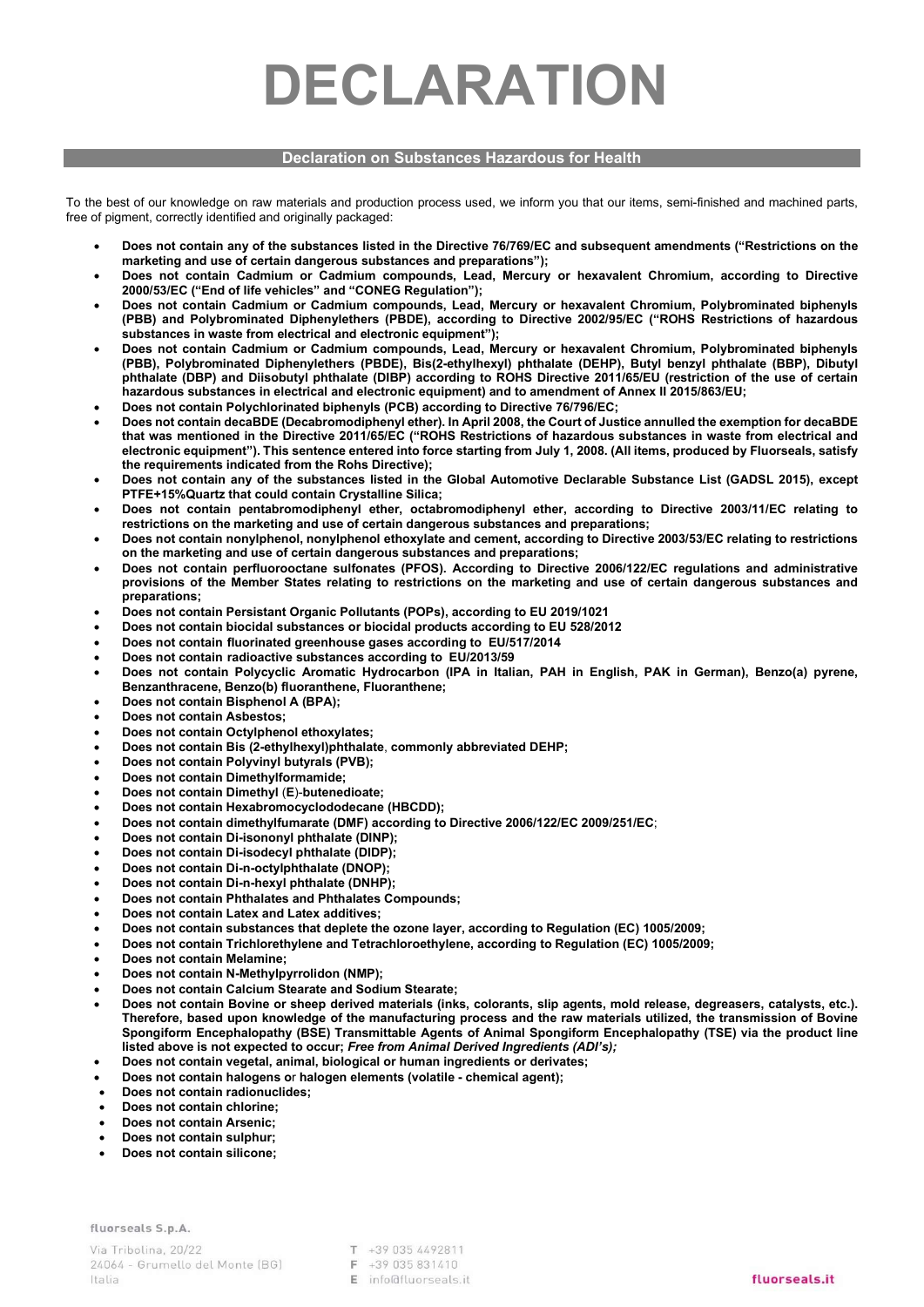# DECLARATION

### Declaration on Substances Hazardous for Health

- Does not contain LABS (Linear Alkil Benzene Sulfonate);
- Does not contain carcinogenic nitrosamine;
- Does not contain adipate;
- Does not contain biocide;
- Does not contain antibiotics;
- Does not contain nitrates;
- Does not contain esters of para-hydroxybenzoic acid, known as Parabens;
- Does not contain preservative or antioxidants;
- Does not contain Chlorinated Paraffins.
- Does not contain genotoxic impurities;
- Does not contain allergenic products ( gluten, fish, crustacean, shellfish, eggs, peanuts, soybeans, milk, tree nuts, sesame seeds, sulphite, dioxide);
- Does not contain Cyanuric Acid;
- Does not contain BNST Benzenamine, N-phenyl-, Reaction Products with Styrene and 2,4,4-Trimethylpentene;
- Does not contain Styrene-Butadiene rubber (SBR)
- Does not contain Bis (chloromethyl) ether ;
- Does not contain Pentachlorophenol and by-products of its synthesis (complex mixture );
- Does not contain 3(2H)-isothiazolone, 4,5-dichlor-2-octyl ;
- Does not contain Isothiazolin-3-one ;
- Does not contain 2-Methyl-4-isothiazolin-3-one ;
- Does not contain 1,2-benzisothiazol-3-one ;
- Does not contain 5-chlor-2-methyl-2H-isothiazol-3-one ;
- Does not contain Isothiazoline ;
- Does not contain 2-methyl-2H-isothiazol-3-one ;
- Does not contain n-Butyl-1,2-benzisothiazolin-3-one ;
- Does not contain 2-N-octyl-2,3-dihydroxyisothiazol-3-one ;
- Does not contain 2-methyl-4-isothiazolin-3-one, hydrochloride ;
- Does not contain 5-chlor-2-methyl-4-isothiazolin-3-one ;
- Does not contain 5-chlor-2-methyl-2H-isothiazol-3-one, mixture with 2-methyl-2H-isothiazol-3-one;
- Does not contain 2-ethyl-4-isothiazolin-3-one;
- Does not contain Dichloromethane (DCM) ;
- Does not contain Alkanes C10-C13, chloro- (short-chain chlorinated paraffins (SCCP`S) ;
- Does not contain Beryllium ;
- Does not contain Perchloroethylene: Declarable for use in degreasing of deep-drawn components/articles. Prohibited for all other uses (if not exempted specifically) ;
- Does not contain Methylene-diphenyl diisocyanet (MDI), CAS No.s added, Prohibited in foam-packaging applications;
- Does not contain SiF4 (Silicon tetrafluoride or Tetrafluorosilane);
- Does not contain nanomaterials;
- Does not contain mineral oils;
- Does not contain rosin;
- Does not contain Ethanol;
- Does not contain antimony;
- Does not contain selenium;
- Does not contain dyes based on triarylcarbonium;
- Does not contain endotoxin;
- Does not contain ethyl-Hexanoic acid (EHA);
- Does not contain PFAS;
- Does not contain CMR (Carcinogenic, mutagenic and toxic for reproduction) substances;
- Does not contain substances having endocrine-disrupting properties for which there is scientific evidence of probable serious effects to human health;
- Does not contain nanomaterials;
- Does not contain EDTA;
- Does not contain epoxy derived;
- Does not contain BADGE, NOGE, BFDGE;
- Does not contain PHA (polyhydroxyalkanoates);
- Does not contain Phenol, isopropylated phosphate (PIP 3:1);
- Does not contain 2,4,6-Tris(tert-butyl)phenol (2,4,6-TTBP);
- Does not contain Hexachlorobutadiene (HCBD);
- Does not contain Pentachlothiophenol (PCTP);
- Does not contain Bisphenol S (BPS);
- Does not contain Dibutyltin compounds;
- Does not contain any paint wetting impairment substances (PWIS in English, LABS in German)

fluorseals S.p.A.